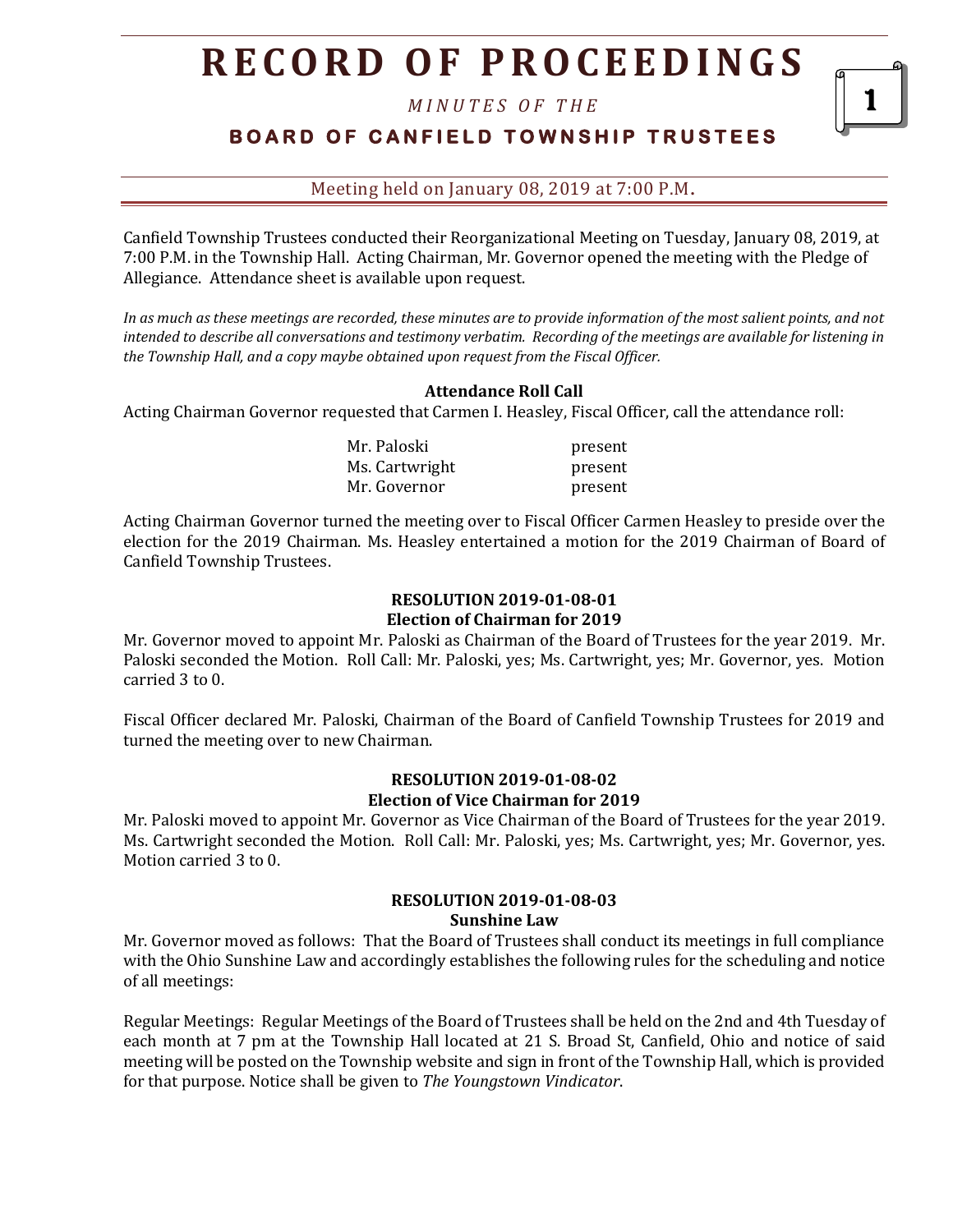*M I N U T E S O F T H E* 

# **B O A R D O F C A N F I E L D T O W N S H I P T R U S T E E S**

Meeting held on January 08, 2019 at 7:00 P.M**.**

Special/Emergency Meeting: Notice of special meetings for the Board of Trustees shall be given by posting advance written notice of the meeting by posting on the Township website and sign in front of the Township Hall, which is provided for that purpose. Additionally, notice of all special meetings will be given to *The Youngstown Vindicator* and any other media that requests the same. Notice of a special meeting shall be given at least 24 hours in advance of the meeting, except in an emergency in which case the notice shall be given as soon as possible.

Content of Notice: Notice of Special Meetings of the Board of Trustees shall contain the following information: 1) Date 2) Time 3) Place and 4) Purpose of the meeting.

Written Notice on Request: The Township will provide advance written notice of special meetings to anyone who provides their request verbally or in written form to the Fiscal Officer or designee and provides an E-mail address, self-addressed pre-paid envelopes or postcards. Ms. Cartwright seconded the Motion. Roll Call: Mr. Paloski, yes; Ms. Cartwright, yes; Mr. Governor, yes. Motion carried 3 to 0.

#### **RESOLUTION 2019-01-08-04 Legal Counsel**

Ms. Cartwright moved to approve Mahoning County Prosecutors according to ORC 309.09A as the Township's first legal counsel and hire outside legal counsel as needed in accordance with the Counsel's expertise. Mr. Paloski seconded the Motion. Roll Call: Mr. Paloski, yes; Ms. Cartwright, yes; Mr. Governor, yes. Motion carried 3 to 0.

#### **RESOLUTION 2019-01-08-05 Parking Ban**

Mr. Governor moved to continue the use of the emergency parking ban as established in 2009 as provide by ORC 505.17. Mr. Paloski seconded the Motion. Roll Call: Mr. Paloski, yes; Ms. Cartwright, yes; Mr. Governor, yes. Motion carried 3 to 0.

#### **RESOLUTION 2019-01-08-06 Requesting Advances from the County Auditor**

Ms. Cartwright moved to approval the Fiscal Officer to request advances from the Mahoning County Auditor for real estate property collections as funds become available. Mr. Governor seconded the Motion. Roll Call: Mr. Paloski, yes; Ms. Cartwright, yes; Mr. Governor, yes. Motion carried 3 to 0.

# **RESOLUTION 2019-01-08-07 Appointment of Union Liaison**

Ms. Cartwright moved to appoint Mr. Governor as the Union Liaison. Mr. Paloski seconded the Motion. Roll Call: Mr. Paloski, yes; Ms. Cartwright, yes; Mr. Governor, yes. Motion carried 3 to 0.

# **RESOLUTION 2019-01-08-08**

# **Trustee Appointment to Cardinal Joint Fire District Board**

Mr. Paloski moved to appoint Ms. Cartwright as the representative to the Cardinal Joint Fire District Board. Mr. Governor seconded the Motion. Roll Call: Mr. Paloski, yes; Ms. Cartwright, yes; Mr. Governor, yes. Motion carried 3 to 0.

2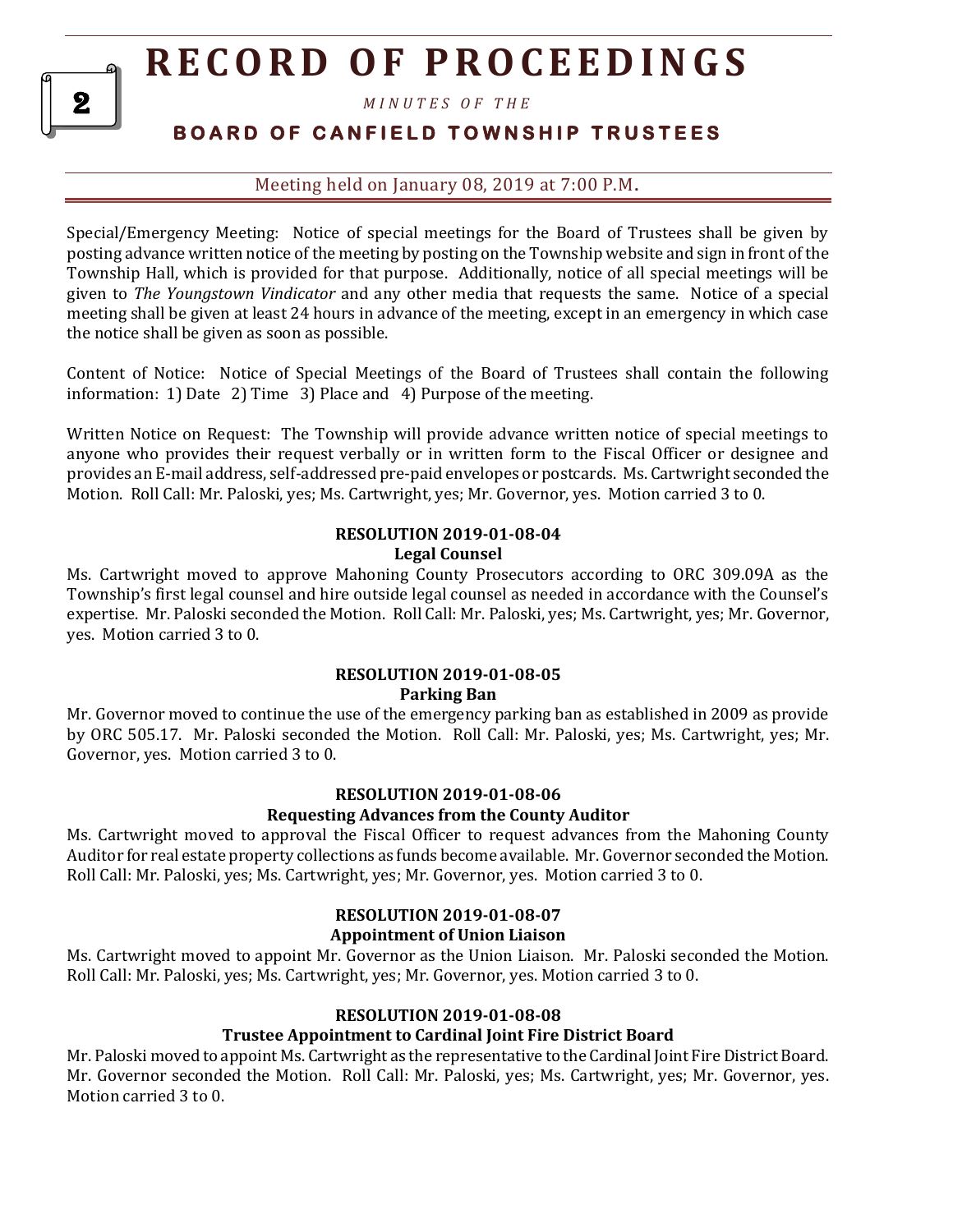*M I N U T E S O F T H E* 

**BOARD OF CANFIELD TOWNSHIP TRUSTEES** 

3

Meeting held on January 08, 2019 at 7:00 P.M**.**

#### **RESOLUTION 2019-01-08-09 Bureau of Workers' Compensation**

Ms. Cartwright moved to appoint Mr. Governor as representative for the Bureau of Workers' Compensation (BWC) business including overseeing BWC requirements, attending conferences, setting personnel safety meetings, promoting employer/employee safety practices thus allowing the Township to qualify for available premium discounts. Mr. Paloski seconded the Motion. Roll Call: Mr. Paloski, yes; Ms. Cartwright, yes; Mr. Governor, yes. Motion carried 3 to 0.

#### **RESOLUTION 2019-01-08-10**

## **Trustee Representative to District Board of Health Advisory Council**

Ms. Cartwright moved to appoint Mr. Paloski as representative, and Mr. Governor as alternate, to the Mahoning County District Board of Health Advisory Council. Mr. Governor seconded the Motion. Roll Call: Mr. Paloski, yes; Ms. Cartwright, yes; Mr. Governor, yes. Motion carried 3 to 0.

#### **RESOLUTION 2019-01-08-11 Setting Gas Mileage Reimbursement Rate**

Ms. Cartwright moved to set the gas mileage reimbursement rate at \$0.58 cents per mile, the standard mileage rate for reimbursement of business mileage set by the Federal Government effective January 1, 2019. Mr. Governor seconded the Motion. Roll Call: Mr. Paloski, yes; Ms. Cartwright, yes; Mr. Governor, yes. Motion carried 3 to 0.

## **RESOLUTION 2019-01-08-12 Reimbursement for Meals and Lodging**

Ms. Cartwright moved to reimburse for meals and incidentals when directly related to meetings, seminars, conferences or training sessions but not to exceed a daily per diem rate of \$54.00-\$59.00, within Ohio according to the General Services Administration (GSA) except if the amount charged for meals during a conference are higher. The acceptable reimbursement rate will be that as established by the GSA. All meal reimbursement requests must be accompanied by receipts. This is applicable for programs whether or not an overnight stay is involved. Lodging for the same will be reimbursed in accordance with state per diem rates or sanctioned conference or seminar room block rates. Overnight accommodations will be reimbursed for travel over 100 mile radius or in any case deemed an emergency situation or when hazardous travel conditions exist. Meetings, seminars, conferences or training sessions must be approved in advance, except those excluded by any Code. Mr. Governor seconded the Motion. Roll Call: Mr. Paloski, yes; Ms. Cartwright, yes; Mr. Governor, yes. Motion carried 3 to 0.

### **RESOLUTION 2019-01-08-13 Spending Limits**

Mr. Governor moved to allow the following individual spending limits as follows: Each Trustee and Fiscal Officer at \$2500 each The Township Administrator at \$2000, the Assistant Road Superintendent at \$1000 and Public Works Maintenance Worker Shawn Stack at \$500. Mr. Paloski seconded the Motion. Roll Call: Mr. Paloski, yes; Ms. Cartwright, yes; Mr. Governor, yes. Motion carried 3 to 0.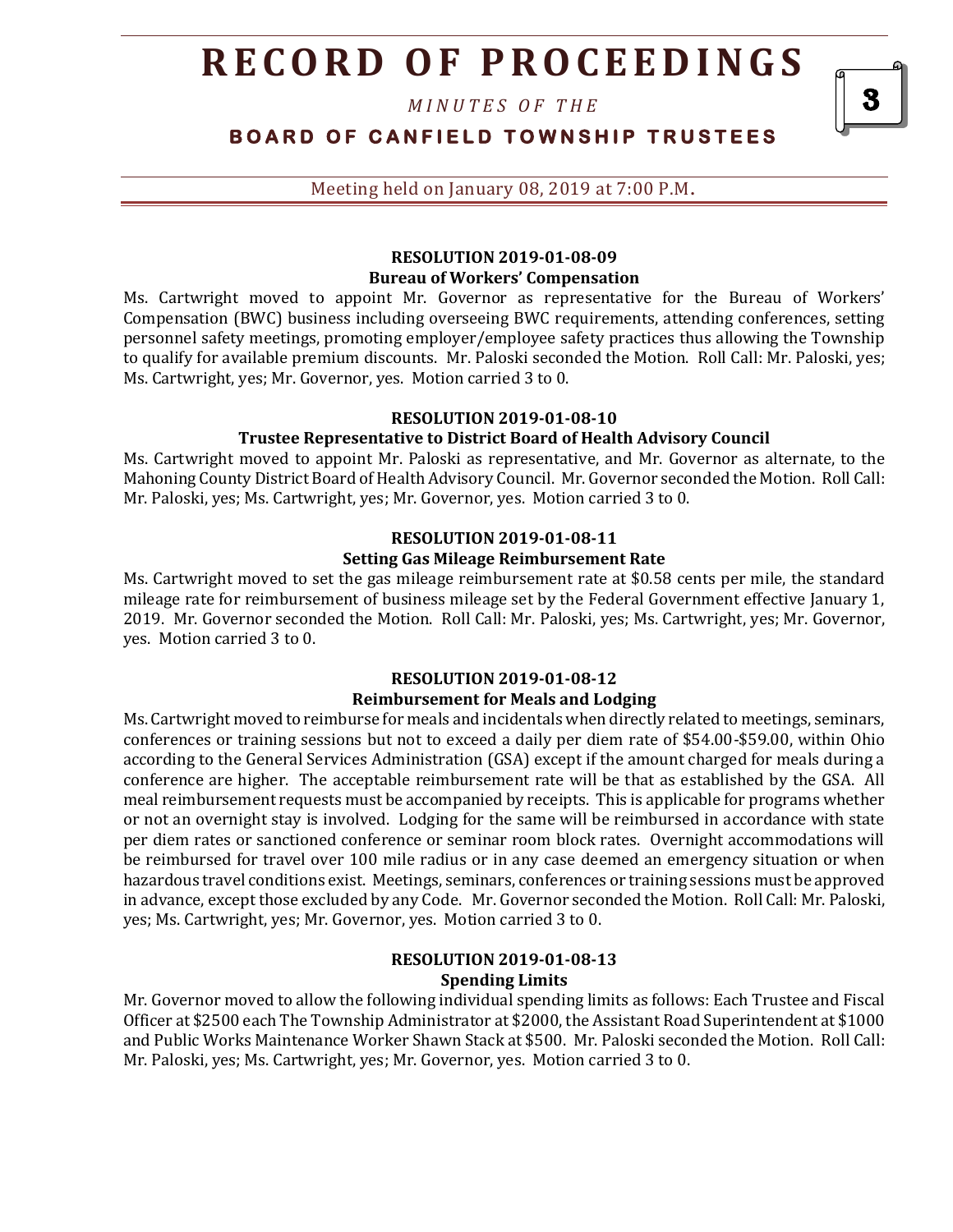*M I N U T E S O F T H E* 

# **B O A R D O F C A N F I E L D T O W N S H I P T R U S T E E S**

Meeting held on January 08, 2019 at 7:00 P.M**.**

# **RESOLUTION 2019-01-08-14 Designating the Official Newspaper**

Ms. Cartwright moved to name *The Youngstown Vindicator* as the official newspaper for Canfield Township notices. Mr. Governor seconded the Motion. Roll Call: Mr. Paloski, yes; Ms. Cartwright, yes; Mr. Governor, yes. Motion carried 3 to 0.

# **RESOLUTION 2019-01-08-15 Compensation for Zoning Commission**

Mr. Governor moved to compensate members of the Zoning Commission at \$30.00 for each meeting or workshop attended. Ms. Cartwright seconded the Motion. Roll Call: Mr. Paloski, yes; Ms. Cartwright, yes; Mr. Governor, yes. Motion carried 3 to 0.

# **RESOLUTION 2019-01-08-16**

## **Compensation for Zoning Board of Appeals**

Ms. Cartwright moved to compensate each voting member of the Zoning Board of Appeals at a rate of \$30.00 for each completed case heard. All members including alternates will be compensated \$30.00 for any workshop attended. Mr. Governor seconded the Motion. Discussion: If the Appeals Board hears three cases in one evening, but only votes on two and continues one then Board members who voted on a case will receive \$30 for each of the cases they voted on, however they won't be compensated for the case that is continued. Roll Call: Mr. Paloski, yes; Ms. Cartwright, yes; Mr. Governor, yes. Motion carried 3 to 0.

## **RESOLUTION 2019-01-08-17 Insurance Benefits**

Ms. Cartwright moved to approve insurance benefits as follows:

Whereas; the Canfield Township Board of Trustees, hereafter called Board, pursuant to ORC 505.60, the Board by Resolution is empowered to procure or contract for group health insurance, vision care, dental, life, AD&D and cancer insurance for elected officials, and full-time Township's employees; and

Whereas; the Board, pursuant to ORC 505.60, is empowered to reimburse the same for their out-of-pocket group insurance premiums charged by insurance companies or employers other than the Township. Written proof of coverage and cost must be provided to the Fiscal Officer prior to payment. The amount the Township will reimburse any of its Elected Officials or Township employees is the actual out-of-pocket premium costs, which shall not exceed the amount of the average monthly premiums per employee under the group health and life insurance provided directly by the Township; and

Whereas; the Board, pursuant to ORC 505.60; during open enrollment, will offer the same coverage to all eligible Elected Officials and employees not presently receiving coverage. Should there be loss of coverage from insurance company or employer other than the Township outside of open enrollment, the Township shall attempt to obtain coverage from present providers.

Be it Resolved; that the Board, agrees to provide group health insurance, prescription drug program, vision care, dental, life, AD&D and cancer insurance for Elected Officials and all full-time Township employees and/or group health insurance and life insurance premium reimbursement plan. Mr. Governor seconded the Motion. Roll Call: Mr. Paloski, yes; Ms. Cartwright, yes; Mr. Governor, yes. Motion carried 3 to 0.

4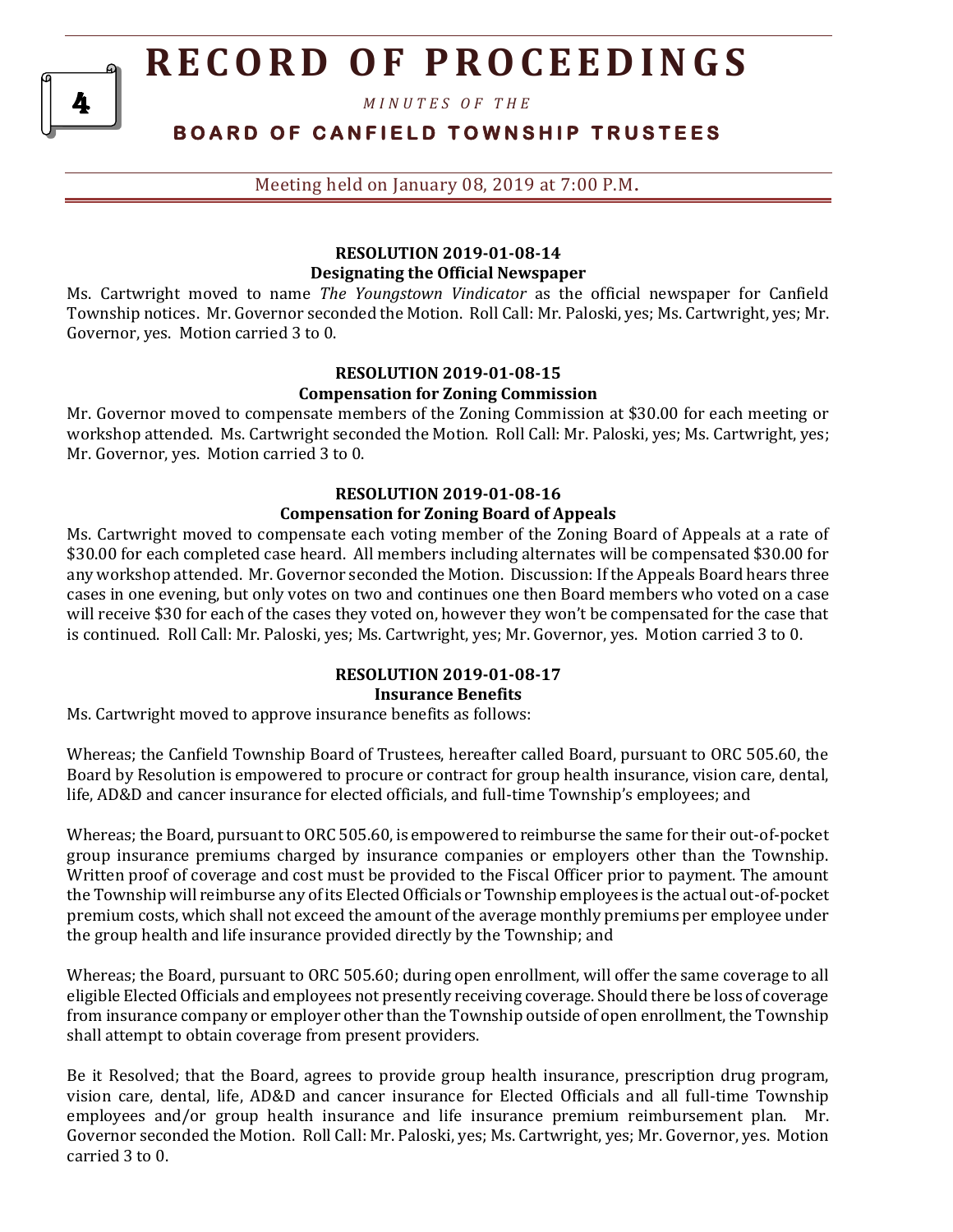*M I N U T E S O F T H E* 

| BOARD OF CANFIELD TOWNSHIP TRUSTEES |
|-------------------------------------|
|-------------------------------------|

Meeting held on January 08, 2019 at 7:00 P.M**.**

## **RESOLUTION 2019-01-08-18 Maximum Compensation for Elected Officials**

Mr. Governor moved that per ORC 505.24(D) elected Officials of Canfield Township, Mahoning County are entitled to the Maximum Compensation via annual salary paid in equal monthly payments. This is in response to an Attorney General's Opinion. Ms. Cartwright seconded the Motion. Roll Call: Mr. Paloski, yes; Ms. Cartwright, yes; Mr. Governor, yes. Motion carried 3 to 0.

#### **RESOLUTION 2019-01-08-19 Record Commission**

Mr. Governor moved for Canfield Township to establish a Records Commission in accordance with ORC 149.35 to ORC 149.42. Mr. Governor seconded the Motion. Roll Call: Mr. Paloski, yes; Ms. Cartwright, yes; Mr. Governor, yes. Motion carried 3 to 0.

### **RESOLUTION 2019-01-08-20 Direct Payroll Deposit**

Mr. Paloski moved to approve the Fiscal Officer to release payroll for direct deposit 24 hours in advance, so the Township can meet its payroll obligations when payday falls on a legal holiday or the Federal Reserve and/or banks are closed. Mr. Governor seconded the Motion. Roll Call: Mr. Paloski, yes; Ms. Cartwright, yes; Mr. Governor, yes. Motion carried 3 to 0.

# **RESOLUTION 2019-01-08-21**

#### **Interest Payment Transfers**

Ms. Cartwright move to approve the Fiscal Officer to transfer interest payments posted into the Township's investment account with Farmers Investment Group to its primary checking account at Farmers National Bank, since Farmers account earns a higher rate of return. Mr. Governor seconded the Motion. Roll Call: Mr. Paloski, yes; Ms. Cartwright, yes; Mr. Governor, yes. Motion carried 3 to 0.

# **ADJOURNMENT**

\_\_\_\_\_\_\_\_\_\_\_\_\_\_\_\_\_\_\_\_\_\_\_\_\_\_\_\_\_\_\_\_\_\_\_\_\_\_\_\_\_\_ \_\_\_\_\_\_\_\_\_\_\_\_\_\_\_\_\_\_\_\_\_\_\_\_\_\_\_\_\_\_\_\_\_\_\_\_\_\_\_\_\_\_\_\_\_\_\_\_\_

\_\_\_\_\_\_\_\_\_\_\_\_\_\_\_\_\_\_\_\_\_\_\_\_\_\_\_\_\_\_\_\_\_\_\_\_\_\_\_\_\_\_ \_\_\_\_\_\_\_\_\_\_\_\_\_\_\_\_\_\_\_\_\_\_\_\_\_\_\_\_\_\_\_\_\_\_\_\_\_\_\_\_\_\_\_\_\_\_\_\_\_

With no further business before the Board, the Chairman called for adjournment at 7:24p.m.

Mr. Joseph N. Paloski, Chairman Mr. Brian W. Governor, Vice-Chairman

Ms. Marie Izzo Cartwright, Trustee Ms. Carmen I. Heasley, Fiscal Officer

5